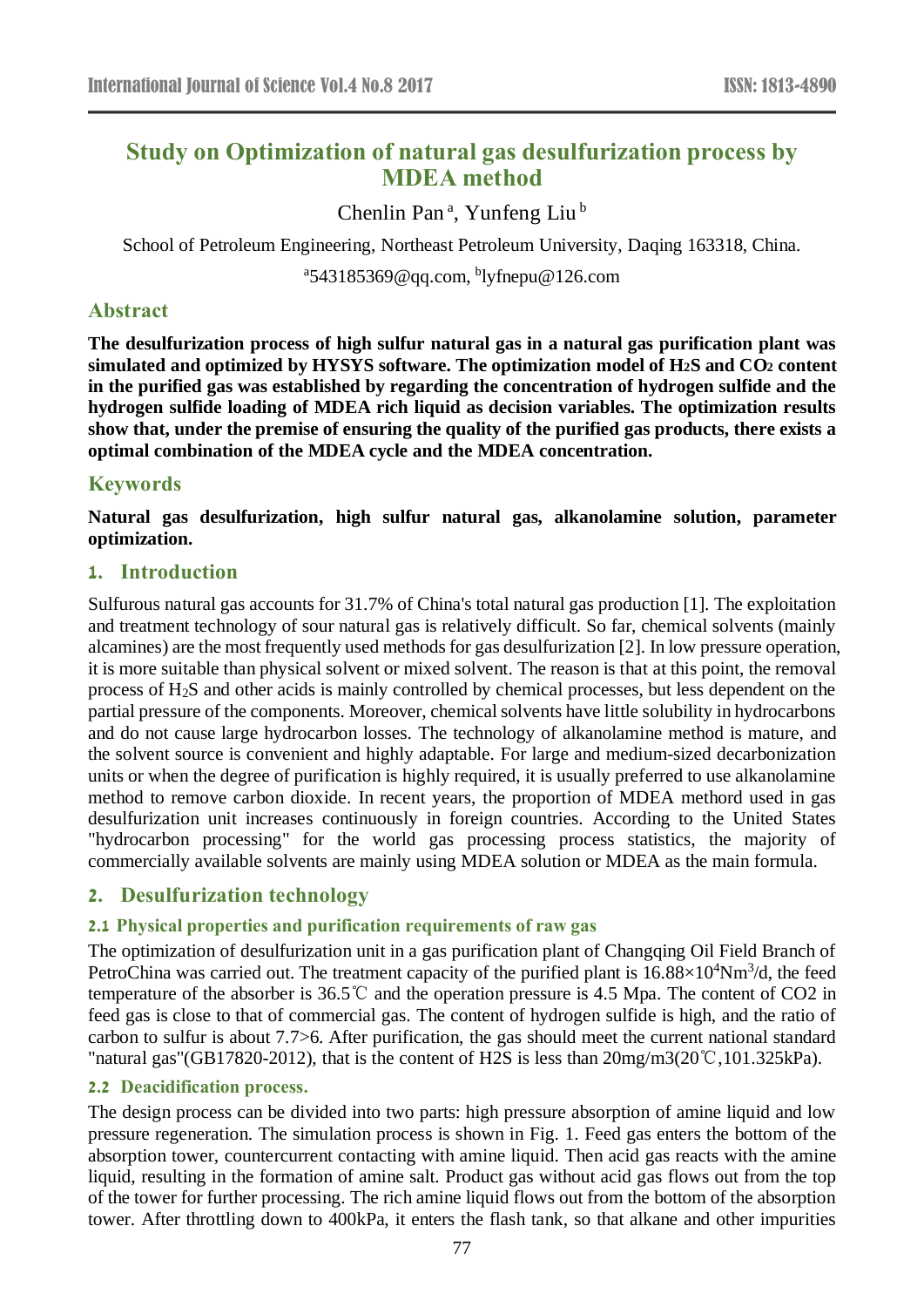which entrained in rich liquid flash out. After heated by the heat exchanger, it enters the regeneration tower to contact with the counterflow steam so as to suck out  $H_2S$  in the rich liquid. Lean liquid from the bottom of regenerator exchange heat with cold rich liquid. After pressurization and further cooling, it is injected into the top of the absorption tower by a circulation pump. The sour gas rich in  $H_2S$ flowing from the top of the tower can be sent to the sulfur plant as feed gas.



Fig. 1 Process of DE acidification by MDEA

### **3. Simulation of desulfurization process**

Cycle volume is preliminary designed by using empirical formula and internal formula of HYSYS. After simulating the technological process, the concentration and cycle volume of MDEA lean liquid are optimized on the basis of theoretical calculation. The MDEA process conditions used in the preliminary design are shown in Table 1. The properties of each MDEA solution after simulation are shown in Table 2.

| Table 1. MDEA process parameters |  |  |
|----------------------------------|--|--|
|----------------------------------|--|--|

| Property                                                   | Numerical value  |
|------------------------------------------------------------|------------------|
| Gas treatment capacity under standard condition $(Nm^3/d)$ | $16.88\times104$ |
| Feed temperature of MDEA $(^{\circ}\mathbb{C})$            | 35.6             |
| Feed pressure of MDEA (MPa)                                | 4.5              |
| Concentration of MDEA (%)                                  | 45               |
| Cycle volume of MDEA $(m^3/h)$                             | 8                |

| Table 2. Calculation results of MDEA solution properties |                  |                         |                  |  |  |  |
|----------------------------------------------------------|------------------|-------------------------|------------------|--|--|--|
| Parameter                                                | Rich MDEA liquid | Regenerated lean liquid | Lean MDEA liquid |  |  |  |
| Temperature $(\mathcal{C})$                              | 49.59            | 123.5                   | 36.62            |  |  |  |
| Pressure (kPa)                                           | 4500             | 220                     | 4500             |  |  |  |
| Load of H <sub>2</sub> S $(\% )$                         | 0.0562           | 0.0078                  | 0.0022           |  |  |  |
| Load of $CO2(\%)$                                        | 0.1975           | 0.0191                  | 0.006            |  |  |  |

For MDEA solutions, the maximum  $CO<sub>2</sub>$  load is 0.3, and the maximum H<sub>2</sub>S load is 0.2. The calculation results show that the load under the cycle volume meets the requirements. While, in order to pursue the best economic effect, the optimization calculation is carried out on the basis of the theoretical calculation value.

The concentration range of lean MDEA liquid is 35%~50%, and the range of lean liquid cycle volume is  $4{\sim}14\,\text{m}^3/\text{h}$ . The optimized standard is hydrogen sulfide concentration of sweet gas and hydrogen sulfide load of MDEA rich liquid. Where, the acid load is expressed by  $Q_s$ , and the hydrogen sulfide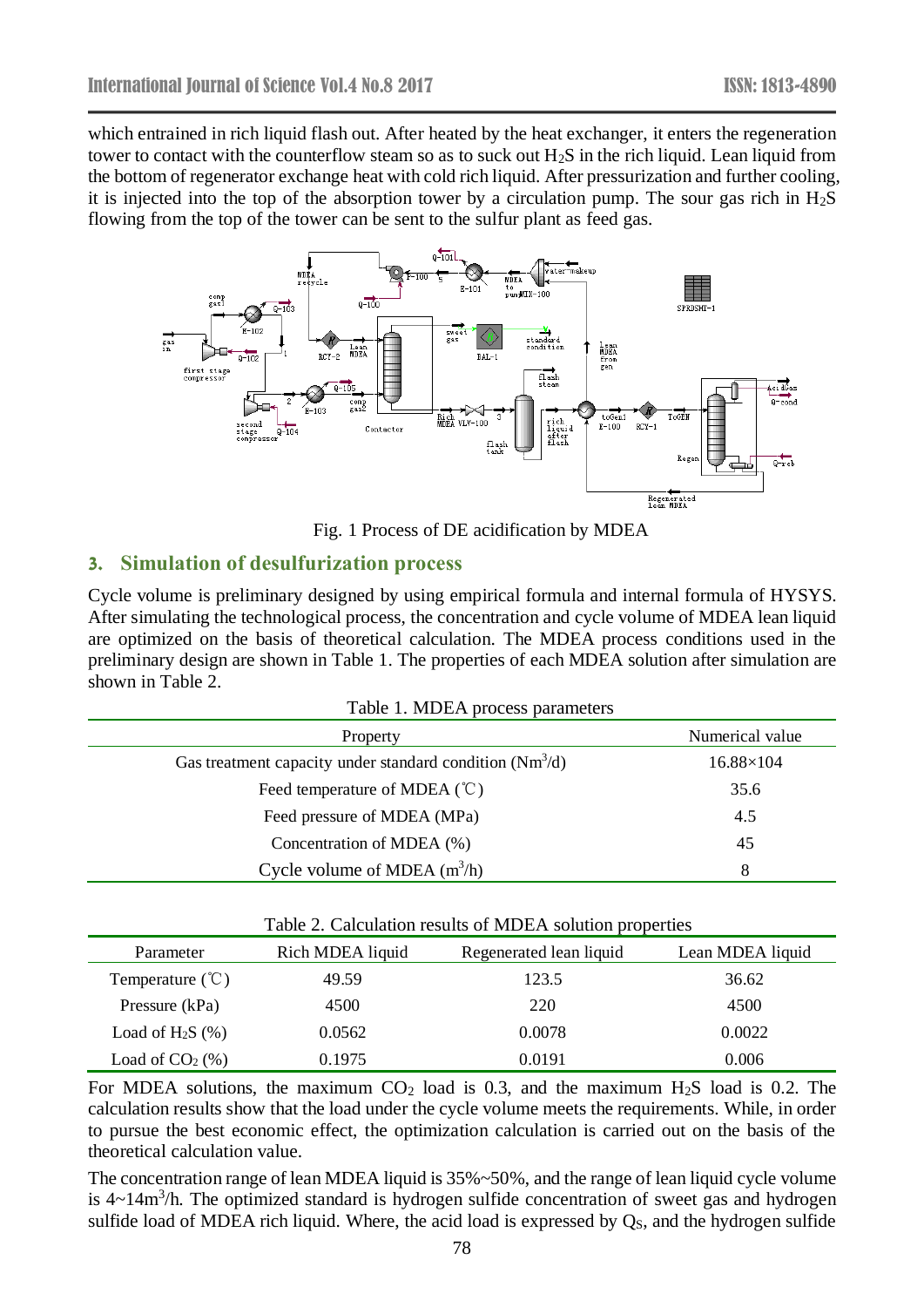concentration is expressed in  $C_s$ . The units of both are mg/m<sup>3</sup>. The optimization results are shown in Table 3 and table 4.

| Mass concentration of MDEA |                | 37%   |         | 40%     |         | 43%   |         |
|----------------------------|----------------|-------|---------|---------|---------|-------|---------|
|                            |                | Qs    | $C_{S}$ | $Q_{S}$ | $C_{S}$ | Qs    | $C_{S}$ |
|                            | $\overline{4}$ | 0.104 | 842.9   | 0.099   | 658.8   | 0.094 | 518.4   |
|                            | 6              | 0.807 | 31.9    | 0.075   | 29.59   | 0.069 | 25.8    |
| Cycle volume of MDEA       | 8              | 0.063 | 24.7    | 0.058   | 22.3    | 0.054 | 19.3    |
| $(m^3/h)$                  | 10             | 0.052 | 22.1    | 0.048   | 21.1    | 0.045 | 18.6    |
|                            | 12             | 0.045 | 21.2    | 0.042   | 20.4    | 0.039 | 17.9    |
|                            | 14             | 0.040 | 20.6    | 0.037   | 19.9    | 0.034 | 17.5    |

Table 3. The optimized calculation result of MDEA solution (a)

#### Table 4. The optimized calculation result of MDEA solution (b)

| Mass concentration of MDEA |                | 45%   |         | 47%     |         | 49%   |         |
|----------------------------|----------------|-------|---------|---------|---------|-------|---------|
|                            |                | Qs    | $C_{S}$ | $Q_{S}$ | $C_{S}$ | Qs    | $C_{S}$ |
|                            | $\overline{4}$ | 0.090 | 446.8   | 0.087   | 387.1   | 0.084 | 341.3   |
|                            | 6              | 0.066 | 23.8    | 0.063   | 21.5    | 0.061 | 20.4    |
| Cycle volume of MDEA       | 8              | 0.052 | 18.1    | 0.049   | 16.3    | 0.047 | 15.4    |
| $(m^3/h)$                  | 10             | 0.043 | 17.2    | 0.041   | 15.4    | 0.039 | 14.6    |
|                            | 12             | 0.037 | 16.6    | 0.035   | 14.8    | 0.034 | 14.1    |
|                            | 14             | 0.033 | 16.2    | 0.031   | 14.4    | 0.030 | 13.7    |

As can be seen from the table, there are two sets of optimal data in ensuring that the gas purification standards are met. That is the combination of 40% MDEA solution with a cycle amount of 14m<sup>3</sup>/h and the combination of 43% MDEA solution with a cycle amount of  $8m<sup>3</sup>/h$ . The pure MDEA dosages of the two schemes are  $5.6m<sup>3</sup>/h$  and  $3.44m<sup>3</sup>/h$  respectively.

By contrast, the final choice of 43% MDEA solution and the cycle amount of  $8m^3/h$  is the best MDEA deacidification program. The final MDEA process conditions are shown in table 5.

| Table 5. MDEA process parameters                |                 |  |  |  |
|-------------------------------------------------|-----------------|--|--|--|
| Property                                        | Numerical value |  |  |  |
| Feed temperature of MDEA $(^{\circ}\mathbb{C})$ | 36.5            |  |  |  |
| Feed pressure of MDEA (MPa)                     | 4.5             |  |  |  |
| Concentration of MDEA (%)                       | 43              |  |  |  |
| Cycle volume of MDEA $(m^3/h)$                  | 8               |  |  |  |

The comparison of the gas properties of the gas before and after purification is as shown in Table 6. Here under standard condition, The  $CO_2$  molar ratio of sweet gas is 2.2%, and the content of H<sub>2</sub>S was 19.3mg/m<sup>3</sup>, which meet the requirements of national standards "natural gas" (GB17820-2012).

| Table 6. Calculation results of MDEA solution properties |          |                   |          |  |  |
|----------------------------------------------------------|----------|-------------------|----------|--|--|
| Parameter                                                | Feed gas | Sweet gas         | Sour gas |  |  |
| Temperature $(\mathcal{C})$                              | 25       | 37.26             | 50.03    |  |  |
| Pressure (kPa)                                           | 350      | 4300              | 190      |  |  |
| Mole fraction of H <sub>2</sub> S $(\%)$                 | 0.45     | $1.3 \times 10-5$ | 20.1     |  |  |
| Mole fraction of $CO2(\%)$                               | 3.84     | 2.2               | 73.2     |  |  |
| Hydrocarbon dew point( $^{\circ}$ C)                     | $-3.43$  | 18.27             | $-70.85$ |  |  |